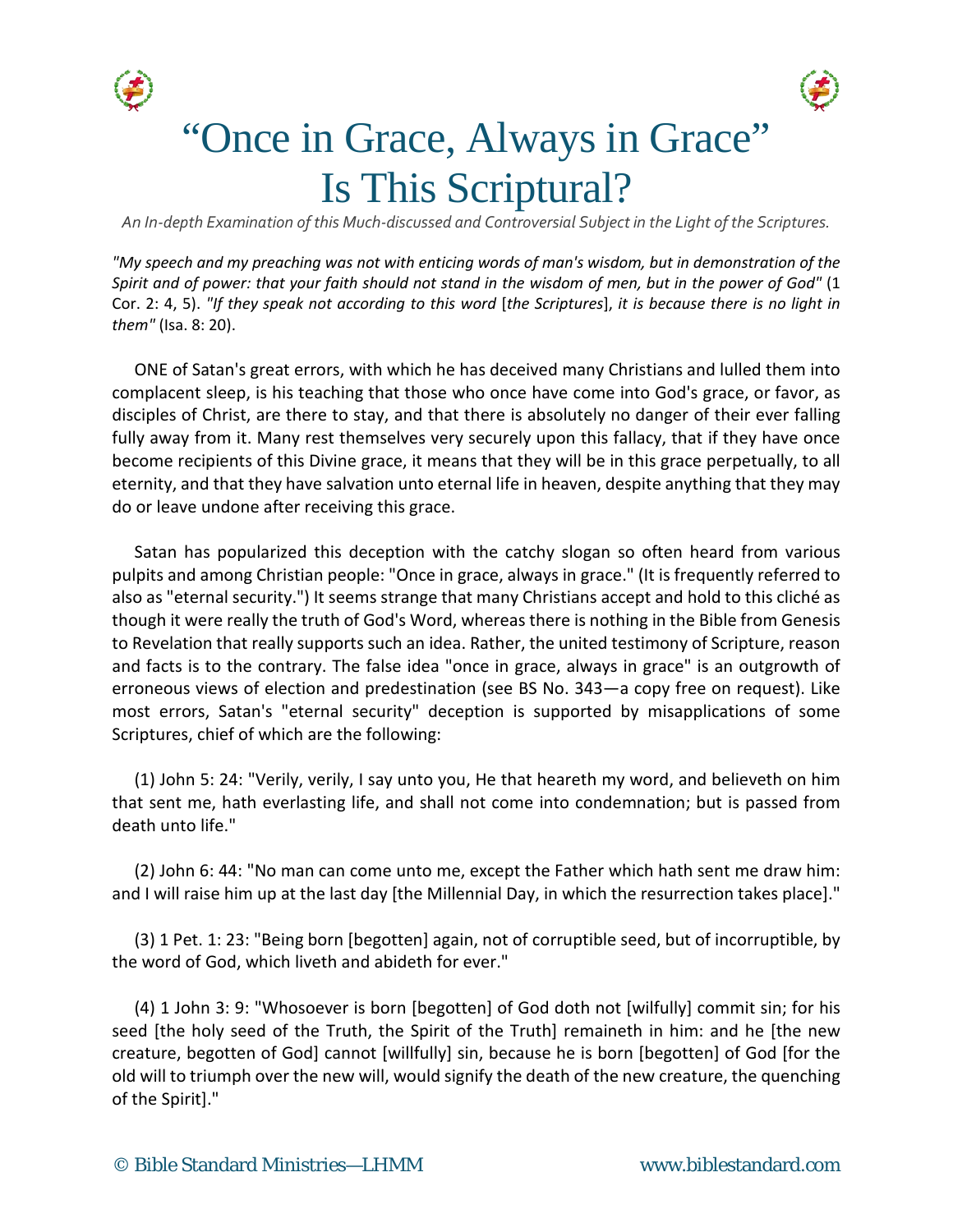(5) 1 John 5: 18: "We know that whosoever is born [begotten] of God sinneth not; but he that is begotten of God [the Greek word *gennao* means *to beget,* when associated with a male as the active agent (as in this verse), and *to bear* when associated with a female as the active agent (see *The Divine Plan of the Ages,* p. 278)] keepeth himself, and that wicked one toucheth him not [does not lay hold of him]."

The above texts are supposed to teach that when we become Christian disciples we get from God an atom of Himself, the seed of the new being; and this seed is presumed to be undiminishable and indestructible. It is claimed that although this *seed* may lie dormant for a while, or be hindered from development by a backsliding, sinful course of life, it will ultimately and surely develop into a true and noble spirit being, to have eternal life in heaven.

But these texts do not so teach. They do not teach that the new nature begotten by the holy *seed,* the *Truth,* cannot die out from the individual, that the Christian cannot fall from grace. The contrary is the suggestion and lesson of the figure used—natural begetting. It shows us the possibility of misconception, miscarriage, stillbirth, *etc.,* after spiritual begetting, as sometimes occurs after natural begetting. Thus the figure used contradicts the false theory of "once in grace, always in grace."

These five Scriptures teach in harmony with the other Scriptures—for God's Word is always harmonious with itself. In James 1: 18 we read: "Of his [God's] own will begat he us [the prospective members of the Church, the Body of Christ] with *the word of truth,* that we should be a kind of firstfruits of his creatures." It was by *hearing, believing* and *responding by consecration* to *the word of truth* about Christ and becoming His disciples that these individuals received "everlasting life" (in its incipient sense) and "passed from death [in Adam] unto [the Spirit-begotten] life [in Christ]" (John 5: 24). But this Spirit-begotten life is life only in an incipient sense, and is far from the Spirit-born life, which does not come until in the resurrection (at the last day" (John 6: 44). The Spirit-begettal was "unto a lively *hope"* (not yet an actuality—Rom. 8: 24, 25), which is only the first step, the incipient step, in the bringing forth of a new creature fitted for "an inheritance incorruptible, and undefiled, and that fadeth not away, reserved in heaven for you [the Spirit-begotten ones who continue faithful in consecration unto death]" (1 Pet. 1: 3, 4).

## *SEVEN STEPS IN DEVELOPING A NEW CREATION*

As there are seven processes as parts of the generation of a human being—begetting, quickening, growth, strengthening, balancing, perfecting and birth—so the Bible teaches every one of them in the complete generation of the new creation. The following will prove this: (1) The begettal occurred through depositing the Word as the germinating seed (James 1: 18; 1 Pet. 1: 3, 23; John 1: 12, 13; 3: 3; 1 Cor. 4: 15; Philemon 10; 1 John 5: 1); this begettal made the prospective Body members embryo new creatures (2 Cor. 5: 17; Gal. 6: 15). (2) Later, each one of them was quickened as an embryo (John 6: 63; Eph. 2: 1, 5; Col. 2: 13; 1 Tim. 6: 13). (3) Also, they began to grow in grace, knowledge and service in their embryo condition (Eph. 4: 15; 1 Pet. 2: 2; 2 Pet. 3: 18). (4) The strengthening of these embryos in every good word and work also set

© Bible Standard Ministries—LHMM  $\sqrt{q}$  2 www.biblestandard.com



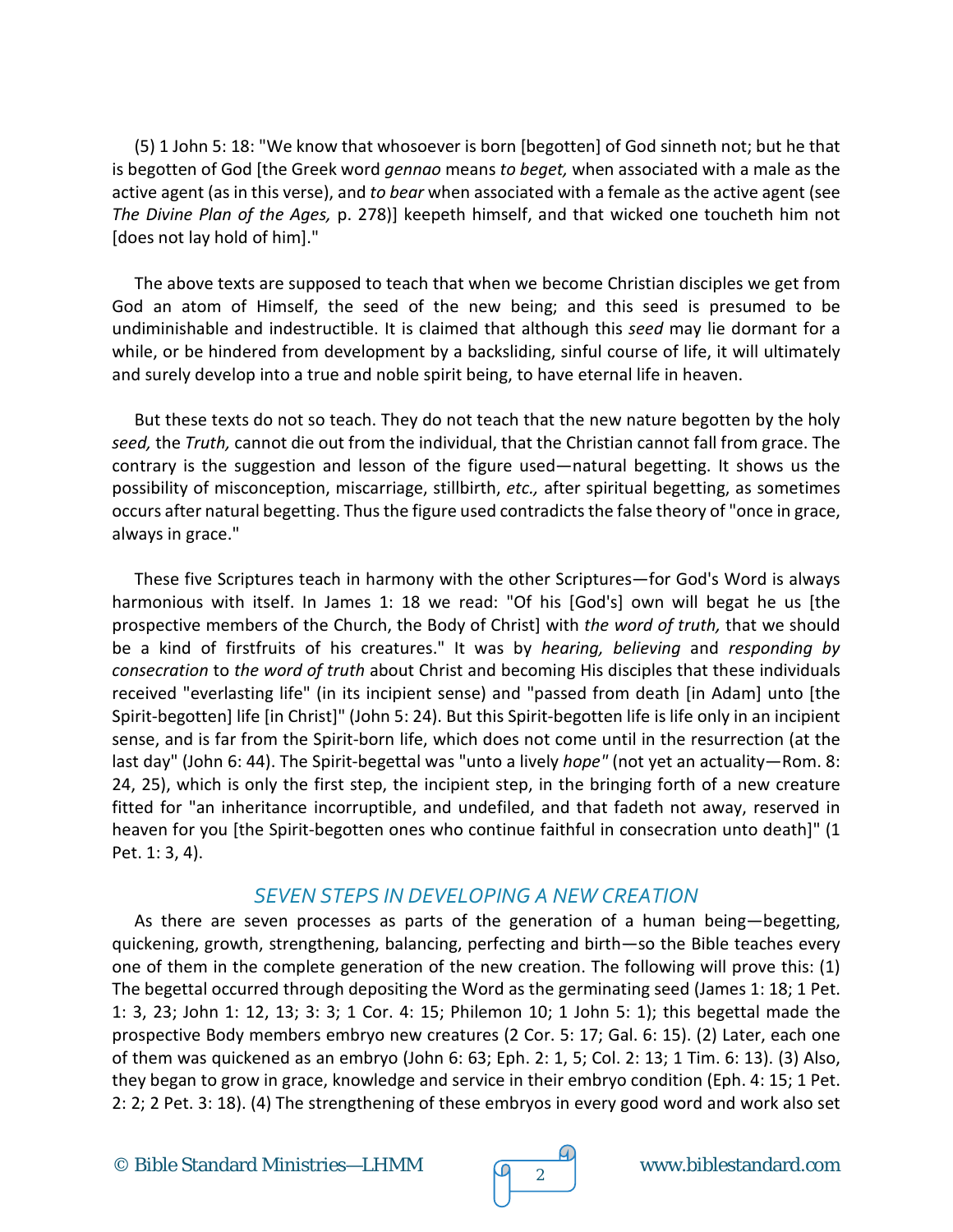in (Eph. 3: 16; 6: 10-17; Col. 1: 11; 2 Tim. 2: 1; 1 Pet. 5: 10). (5) The new creatures developed more as embryos by balancing the various parts of a Christlike character with one another (1 Thes. 3: 12, 13; 2 Thes. 2: 17; 3: 3; James 5: 8; 1 Pet. 5: 10; 2 Pet. 1: 12). (6) Their full development as embryos was completed by perfecting their characters in Christlikeness, which completely conformed them to Christ's image (Rom. 8: 29; Luke 6: 40; Eph. 4: 12; Heb. 13: 20, 21; 1 Pet. 5: 10). This made them as embryo new creatures ready for the Spirit birth (7), which they experienced by participating in the First Resurrection, and by which they obtained the Divine nature and immortality and can come and go as the wind—invisibly; "so is every one that is born of the Spirit" (John 3: 5-8; Col. 1: 18; Rev. 1: 5; 1 Cor. 15: 20, 23, 50-54; James 1: 18; 2 Pet. 1: 4).

These seven processes, beginning with the begettal of the Spirit and ending with the birth of the Spirit, constitute the acts whereby a new order of beings is brought forth by God, and that on the Divine, the highest, plane of existence; and these processes correspond to the seven steps in the generation of a human being.

We see from the above that the Truth-seed, "the word of truth" (James 1: 18), by which the person is begotten of the Spirit, is of itself incorruptible and "liveth and abideth for ever" (1 Pet. 1: 23; Matt. 24: 35); therefore the New Creature in the sense of the *holy powers* begotten and the *holy qualities* produced in the person who is begotten of the Spirit "cannot sin" (Gal. 6: 15; compare with Gal. 5: 6, which by the expression "faith which worketh by love" proves that the term "new creature" in Gal. 6: 15 means the holy powers begotten and the holy qualities developed in the person who is begotten of the Spirit). These holy powers and qualities "cannot sin, because he is begotten of God" (1 John 3: 9). God's holy Spirit in the person thus begotten to a new life, cannot sin, but it can be "quenched," or extinguished, if the old mind and will, *reckoned*  dead, is allowed to come back to life and into control (1 Thes. 5: 19; Rom. 6: 11; 8: 6-17).

The wicked one, Satan, cannot lay hold of the New Creature, begotten of God; for the new heart, mind and will, which wills to do only God's will, cannot sin (1 John 3: 9; 5: 18). "Whatsoever is born [begotten] of God overcometh the world: and this is the victory [the conquering power] that overcometh the world, even our faith" (1 John 5: 4)—the New Creature, the "faith which worketh by love" (Gal. 6: 15; 5: 6). "Whosoever abideth in him sinneth not; whoever sinneth [willfully] hath not seen him, neither known him" (1 John 3: 6).

While the New Creature or the new heart, mind and will, God's holy Spirit in the regenerated individual, cannot sin, nevertheless sin is present in the fallen flesh. "If we say that we have no sin [no imperfection in our fallen flesh, manifesting itself in transgressions], we deceive ourselves, and the truth is not in us. If we confess our sins [transgressions of commission and omission], he is faithful and just to forgive us our sins [of weakness and ignorance], and to cleanse us from all unrighteousness" (1 John 1: 8-10).

How careful the Spirit-begotten and the Spirit-enlightened ones should be to "grieve not the holy Spirit of God" (Eph. 4: 30)! "We have this treasure in earthen vessels, that the excellency of the power may be of God, and not of us" (2 Cor. 4: 7). Let us treasure it above all things else; "for what shall it profit a man, if he shall gain the whole world, and lose his own soul?" (Mark 8: 36).



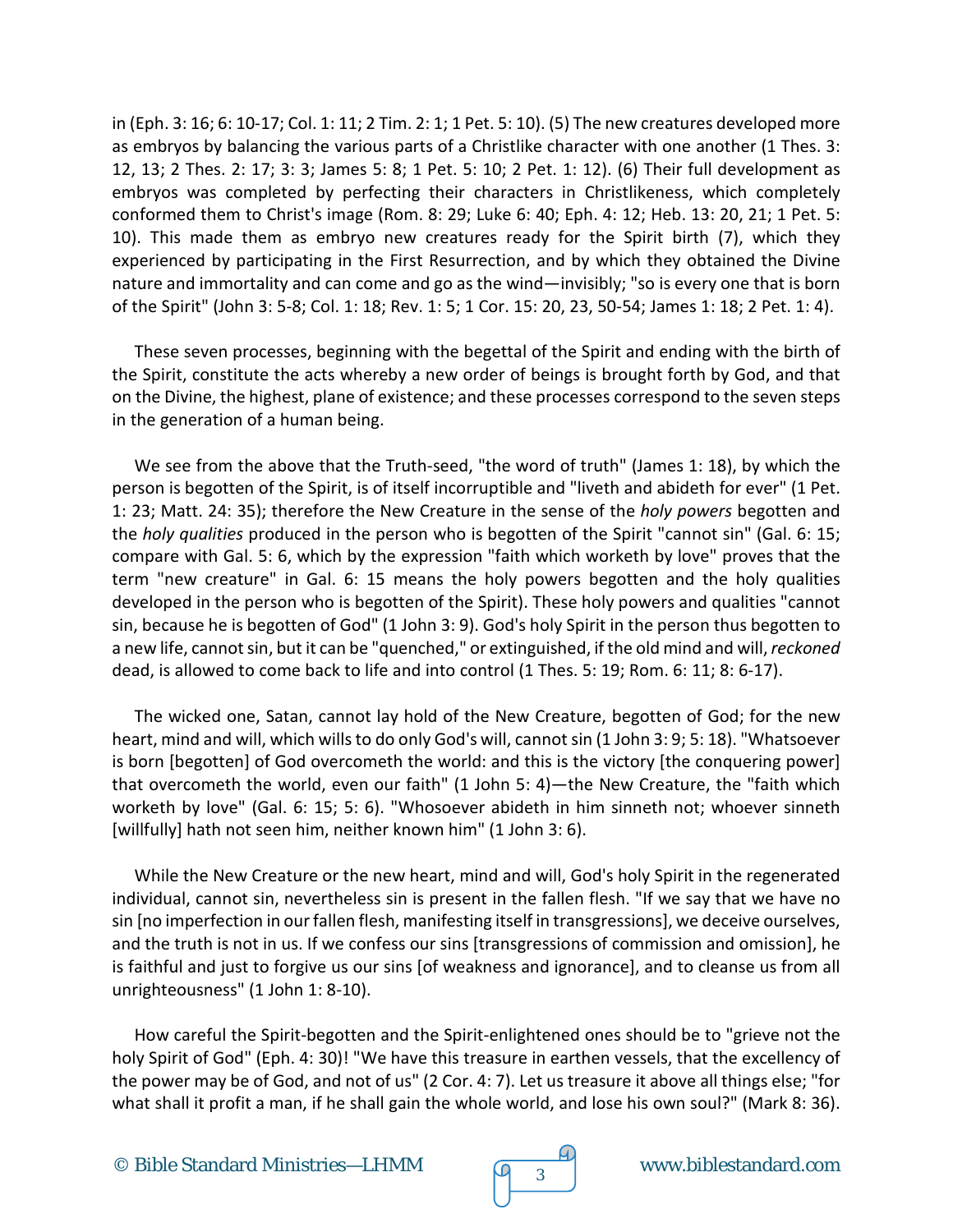God does not destroy the free moral agency of His children, disciples of Christ; He gives them freedom of choice; those who willfully and persistently choose to disobey Him and His righteous and holy teachings and arrangements, He will eventually annihilate in the Second Death; but those who through love and appreciation cheerfully render full allegiance, obedience and faithfulness to Him, He rewards with everlasting life.

## *OTHER ALLEGED PROOF TEXTS EXAMINED*

Let us now consider briefly the other main texts often cited to prove the theory that a true Christian cannot ever fall fully from Divine favor:

(6) John 10: 29: "My Father, which gave them me, is greater than all; and no man is able to pluck them out of my Father's hand." God protects those who by consecration become His sheep and thus place themselves fully into His care. But this does not mean that they are *imprisoned* in His care, so that they cannot go from Him as they came to Him, by the exercise of their own *free*  wills. They can stray from Him and be captured by Satan and his agents (v. 12). Only he who *"dwelleth* in the secret place of the most High shall *abide* under the shadow of the Almighty" (Psa. 91: 1, 4).

(7) John 15: 16: "Ye have not chosen me, but I have chosen you, and ordained you." The twelve Apostles were ordained, or appointed, to a special office, and for a special purpose. The Apostle Paul, who was given the Apostolic office vacated by Judas because of his unfaithfulness (Acts 1: 20; 9: 15), speaks of his ordination, saying, "I am ordained a preacher, and an apostle" (1 Tim. 2: 7)—"not of men, neither by man, but by Jesus Christ, and God the Father" (Gal. 1: 1). Similarly, our Lord chose all of His Body members "out of the world" (John 15: 19), and God "hath set the members every one of them in the body, as it hath pleased him" (1 Cor. 12: 18). They were all ordained, or appointed, to "bring forth fruit" (John 15: 16); but many, like Judas (John 17: 12; Matt. 26: 24), failed to do so; they did not abide in Him; therefore they were cut off and became withered branches, fit only for destruction (vs. 1-8); and their places were taken by others.

(8) Rom. 8: 29: "Whom he did foreknow, he also did predestinate to be conformed to the image of his Son." This merely mentions that there would be a class foreknown to and foreordained by God, who must have characters like that of Christ. Anyone, regardless of sex, race, language or national origin, who during the time of the High Calling would fulfill the conditions and become a character copy of Christ—would be accepted and given a reward among the "kings and priests" in God's Kingdom (Gal. 3: 28; Rev. 5: 9, 10).

(9) Rom. 8: 31: "If God be for us, who can be against us?" This is a wonderful assurance, but it does not guarantee that the incorruptible seed, "the word of truth," by which the one who is a new creature was begotten of the Spirit, could not be choked out by the thorns—the cares of this world, the deceitfulness of riches, pleasure, ambition, *etc.,* which one might choose of his own volition (Matt. 13: 7, 22; Mark 4: 19; Luke 8: 14).

(10) Rom. 8: 33: "Who shall lay any thing to the charge of God's elect? It is God that justifieth." Our unintentional weaknesses are attributable to the fallen flesh, which is covered by the robe

© Bible Standard Ministries—LHMM www.biblestandard.com <sup>4</sup>

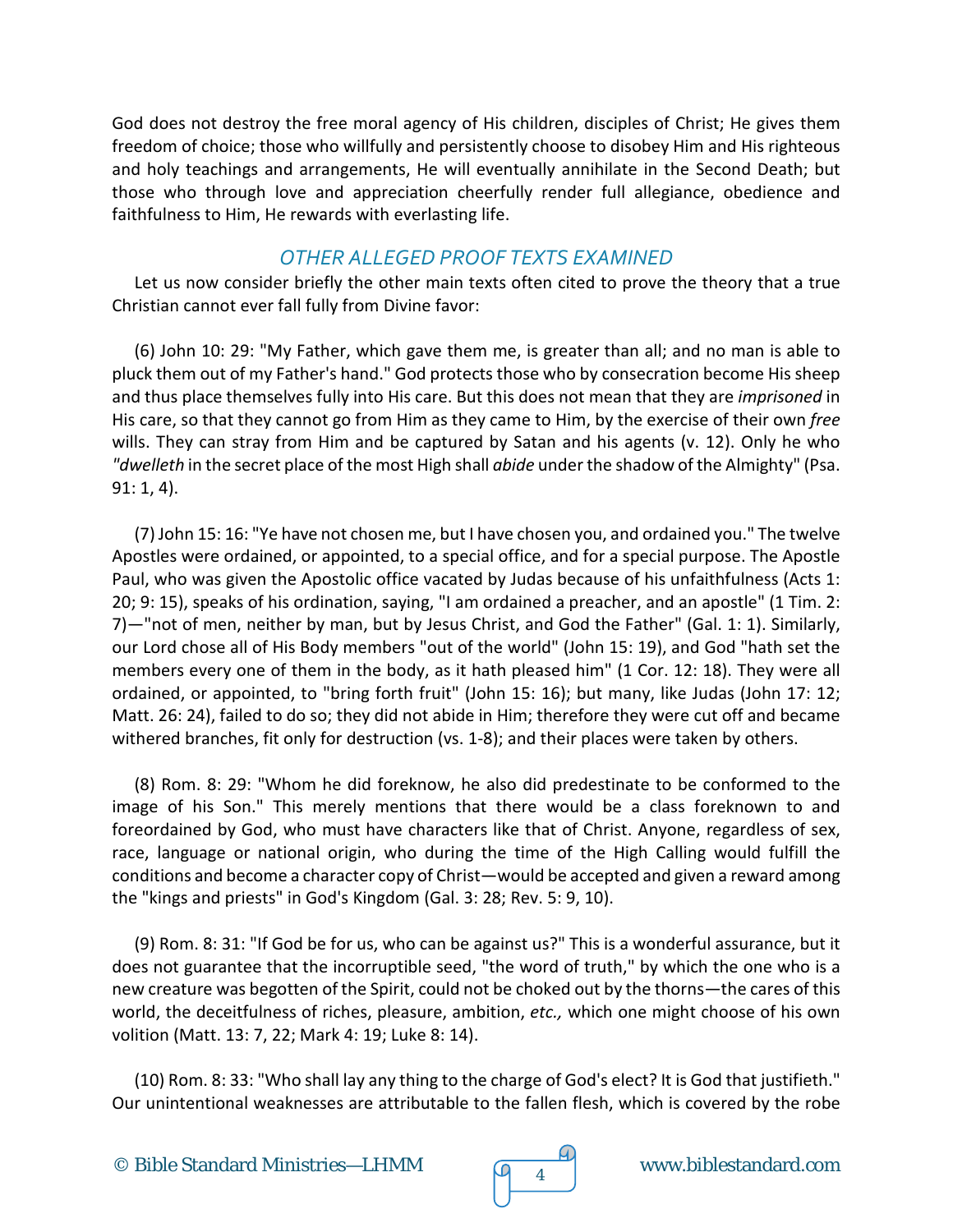of Christ's righteousness; we are "justified by faith" (Rom. 5: 1). "There is therefore now no condemnation to them which are in Christ Jesus, who walk not after the flesh, but after the Spirit" (Rom. 8: 1). But this does not guarantee that the individual will continue to walk after the Spirit unto the end. So the Apostle Paul exhorts: "But if ye bite and devour one another, take heed that ye be not consumed one of another. This I say then, Walk in the Spirit, and ye shall not fulfil the lust of the flesh" (Gal. 5: 15, 16).

(11) Rom. 8: 38, 39: "I am persuaded, that neither death, nor life, nor angels, nor principalities, nor powers, nor things present, nor things to come, nor height, nor depth, nor any *other* creature, shall be able to separate us from the love of God, which is in Christ Jesus our Lord." God's love for His consecrated people is so great that He will not of Himself withdraw from us any favor He ever bestows, nor will He ever cast us off or cause us to fall. And more than this, His love is so great that He will not permit others ("any *other* creature") to separate us from His favor *contrary to our own will.* And since His love is so great and His power all-mighty, we have full confidence that no power on earth or in heaven can forcibly separate us from His love and favor granted to us in and through our Redeemer (1 John 4: 4). God honors *our own volition* either to remain in His grace or to separate ourselves from it. "God is a Spirit [a spirit being, with perfect wisdom, justice, love and power]: and they that worship him must [accordingly] worship him in spirit and in truth" (John 4: 24).

(12) 2 Tim. 2: 19: "The Lord knoweth them that are his." God cannot be deceived. He knows those who become His, by "being justified freely by his grace through the redemption that is in Christ Jesus," and by "presenting their bodies a living sacrifice, holy, acceptable unto God" (Rom. 3: 24; 12: 1); and He knows equally well whenever any lose the spirit of truth, love and full devotion to Him and cease "to will and to do according to his good pleasure" (Phil. 2: 13). He works in us only as we permit Him to do so.

We see, then, that none of the above Scriptures offered to support the claim of "once in grace, always in grace," really does so. It is only as these Scriptures are misunderstood and misapplied that such a deceptive and absurd conclusion can be drawn. In fact, Satan first introduced this deceptive and dangerous "eternal security" error, and then wrested and twisted the above Scriptures in an effort to support it, thus breeding other errors by so doing. Let us ever be on guard, "lest Satan should get an advantage of us: for we are not ignorant of his devices" (2 Cor. 2: 11).

## *REMAINING IN GOD'S GRACE—CONDITIONAL*

*"Ye therefore, beloved, seeing ye know these things before, beware lest ye also, being led away with the error of the wicked, fall from your own stedfastness"* (2 Pet. 3: 17).

IN the preceding chapter we examined Scripture texts brought forth by those who hold to the "once in grace, always in grace" theory, the "eternal security" idea, the false teaching that God's grace given to Christ's followers, having once reached them, must abide with them



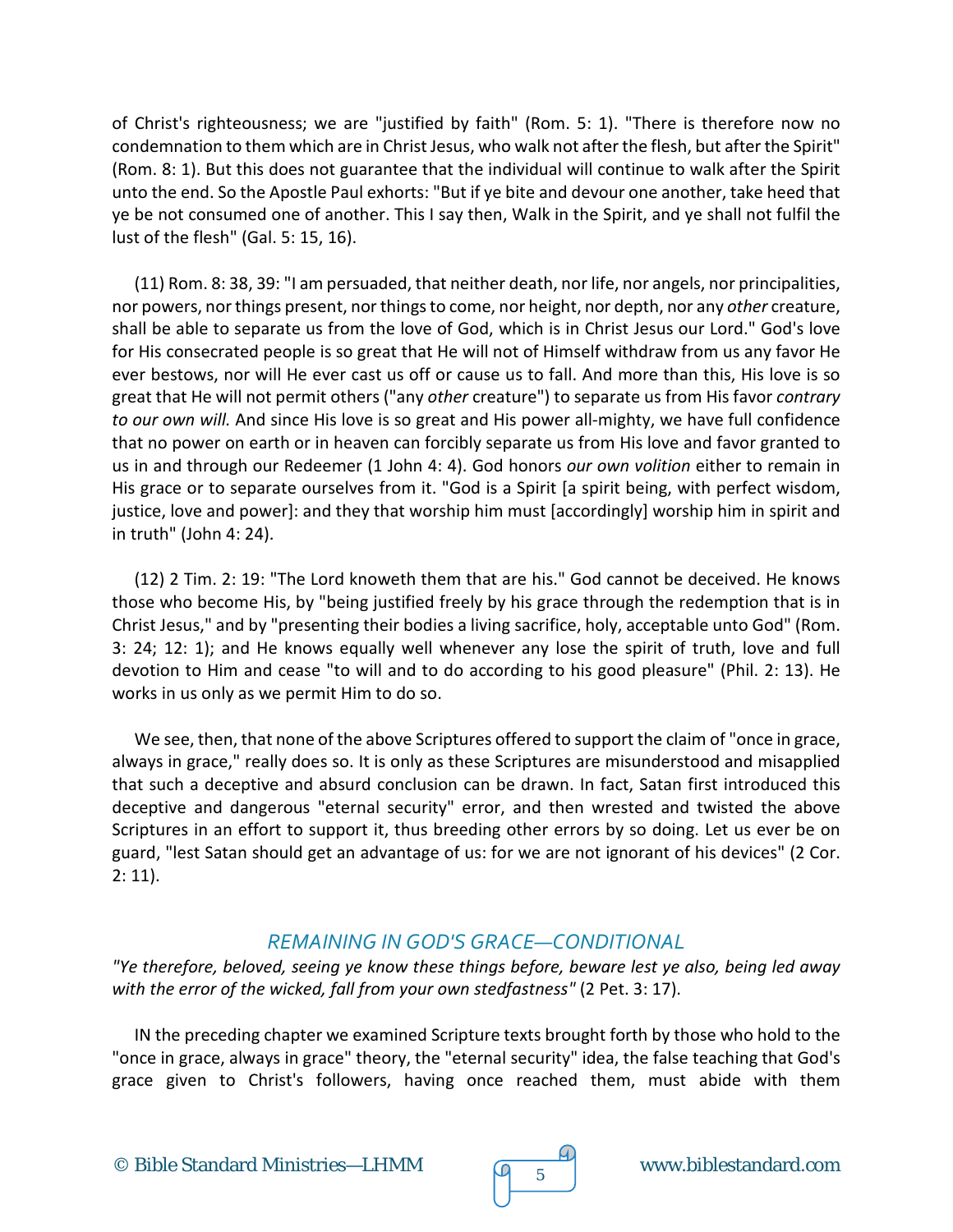unconditionally through all eternity. We found that these texts, when understood properly, in harmony with other Scriptures, do not really support their theory.

The "eternal security" adherents entirely lose sight of the true significance of numerous other Bible texts which plainly declare that all who would be permanent and everlasting beneficiaries of this grace of God must abide in Christ—that they must, as the Apostle exhorts, "Keep themselves in the love of God" (Jude 21). We will now examine some of these texts:

(1) Matt. 5: 13: "Ye are the salt of the earth: but if the salt have lost his savour, wherewith shall it be salted? It is thenceforth good for nothing, but to be cast out, and to be trodden under foot of men." Our Lord here shows that God's faithful people may fall from grace and lose their seasoning and preservative influence upon others, and become utterly useless and fit only for destruction.

(2) Matt. 6: 23: "If therefore the light that is in thee be darkness, how great is that darkness!" Our Lord spoke this also, not to people in general, but to His disciples; for this also was a part of His sermon on the mount (Matt. 5: 1, 2). The light in us as His consecrated followers is the Truth of God's Word and its resultant Spirit and acts. We can sin against the Spirit and can "quench" it, as the Bible indicates (1 Thes. 5: 19). This occurs when the mind gives up the Truth of God's Word, and the heart, the Spirit of the Truth. Thus the light that is in us can become darkness; error and sin can supplant truth and righteousness. After having enjoyed the light, the darkness of sin and error is greater by contrast than if one had never had the light. Better never to have begun than to end our Christian career in this manner. "Take heed therefore that the light which is in thee be not darkness" (Luke 11: 35).

(3) Matt. 24: 12, 13: "And because iniquity shall abound, the love of many shall wax cold. But he that shall endure unto the end, the same shall be saved" (see also Mark 13: 13). Our Lord shows here that it is possible for a Christian's love for God, Jesus, the Truth and the brethren to grow cold, and for him to fall away from God's grace, or favor, by giving up in "the good fight of faith" (1 Tim. 6: 12) and not enduring to the end.

(4) Matt. 25: 30: "Cast ye the unprofitable servant into outer darkness." This shows that though the individual in his consecration was a servant of God, he became unfaithful and unprofitable and lost the grace he once had—the light that was in him became darkness.

(5) Luke 9: 62: "No man, having put his hand to the plough, and looking back, is fit for the kingdom of God." Here our Lord shows that those who by the grace of God come to Him through Christ Jesus, consecrate their lives to Him and His service, and then look back to the things of this world, which they had renounced, and set again their affections on them, are not fit for the Kingdom.

(6) Luke 17: 32: "Remember Lot's wife." What a forceful illustration our Lord here gives of those who were once in grace, "delivered from the wrath to come" (1 Thes. 1: 10), but who, like



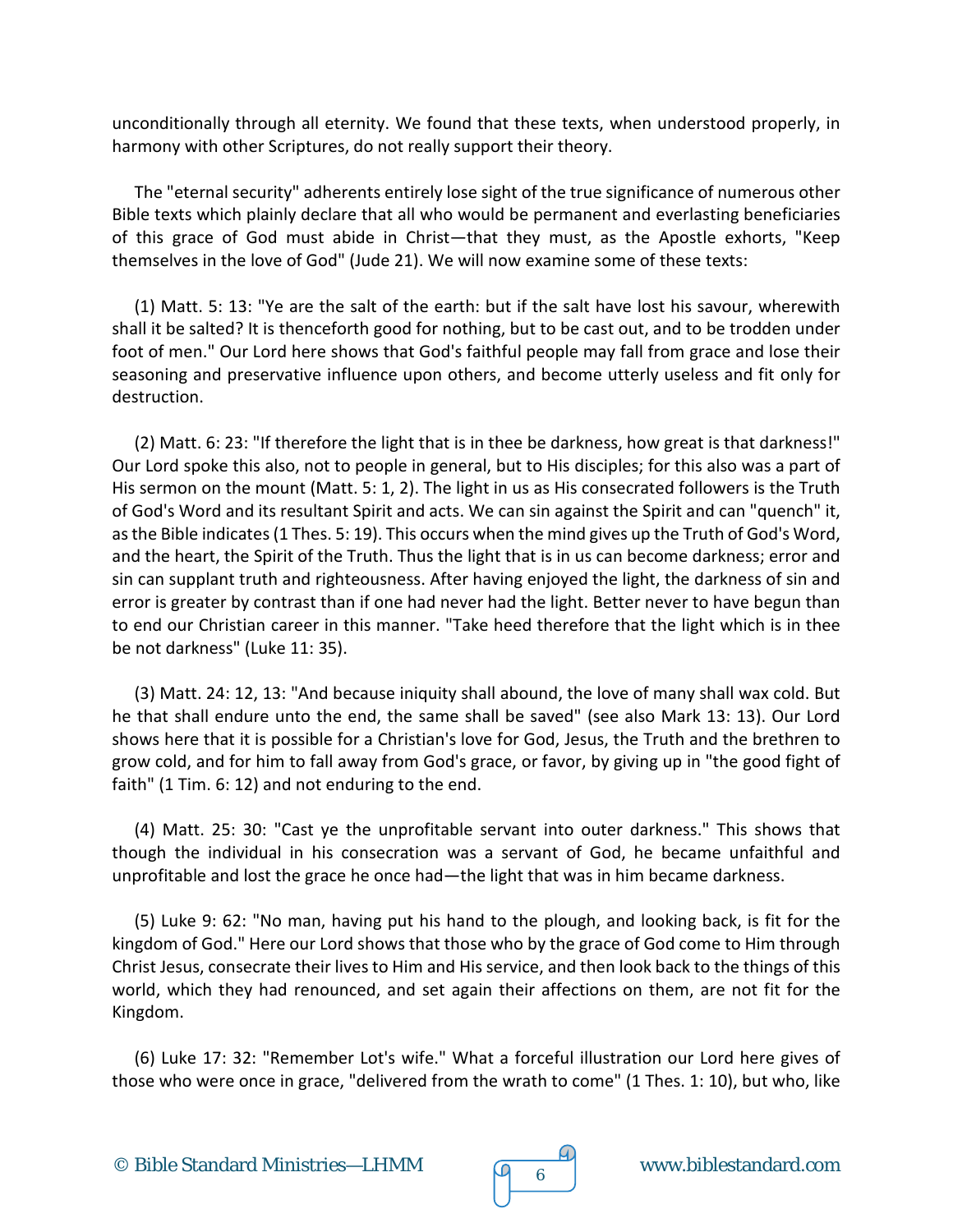Lot's wife (Gen. 19: 17, 26), instead of "forgetting those things which are behind" (Phil. 3: 13), "look back," and thus prove themselves unfit for the Kingdom!

(7) John 15: 2: "Every branch in me [Spirit-begotten ones, prospective members of the Body of Christ] that beareth not fruit he [God, the great Husbandman] taketh away." V. 6 shows that any of these who do not abide in Christ are cast forth and destroyed (*i.e*., in the Second Death). Thus Jesus here very plainly and thoroughly refutes the "eternal security" error.

(8) Rom. 14: 13: "That no man put a stumbling-block or an occasion to fall in his brother's way." This inspired statement would be purposeless and absurd if one who is a Christian brother, and thus in God's grace, is bound always to remain in that grace and thus would not be susceptible to falling away. It is a serious thing to stumble one of the Lord's little ones who believe in Him (Matt. 18: 6).

(9) 1 Cor. 9: 27: "I keep under my body [suppressing its efforts to control], and bring it into subjection [to God's will in all things]: lest that by any means, when I have preached to others, I myself should be a castaway." The Apostle Paul did not believe that just because he as a New Creature in Christ Jesus (2 Cor. 5: 17) was once in grace he was sure to remain always in that grace. He realized that if he did not continue faithful in his consecration he would fall from God's favor and be rejected.

(10) 1 Cor. 10: 12: "Wherefore let him that thinketh he standeth take heed lest he fall." Those who believe the fiction that when one is once in grace he is always in grace are apt to be complacent and not to take any heed lest they fall. Thus they are more likely to become negligent and to fall away from the Truth and its Spirit. Psa. 91: 7 shows prophetically that here in the end of the Age the faithful "little flock" would stand, while myriads would fall because of unfaithfulness.

(11) 2 Cor. 6: 1: "We then … beseech you [the Apostle was here addressing 'saints' in 'the church of God'—1: 1] also that ye receive not the grace of God in vain." If God's people do not properly appreciate, cherish and use His favor for its intended purpose, it is indeed received in vain, and is eventually withdrawn.

(12) Gal. 4: 9: "But now, after that ye have known God, or rather are known of God, how turn ye again to the weak and beggarly elements [of legalism], whereunto ye desire again to be in bondage?" How could they do this, unless it is possible to fall from grace into bondage?

(13) Gal. 5: 4: "Christ is become of no effect unto you, whosoever of you are justified by the law; ye are fallen from grace." Those who hold to the fable that those once in grace are always in grace, would of course deny that any are "fallen from grace." Many Christians today try, contrary to Rom. 3: 20; Gal. 2: 16, 21, *etc.,* to justify themselves by paying tithes, by keeping Saturday as the Christian sabbath, and by other deeds of the Jewish Law, forgetting that "by grace are ye saved through faith" (Eph. 2: 8). "The righteousness of the law is fulfilled in us, who walk not after the flesh, but after the Spirit" (Rom. 8: 4).

© Bible Standard Ministries—LHMM www.biblestandard.com <sup>7</sup>



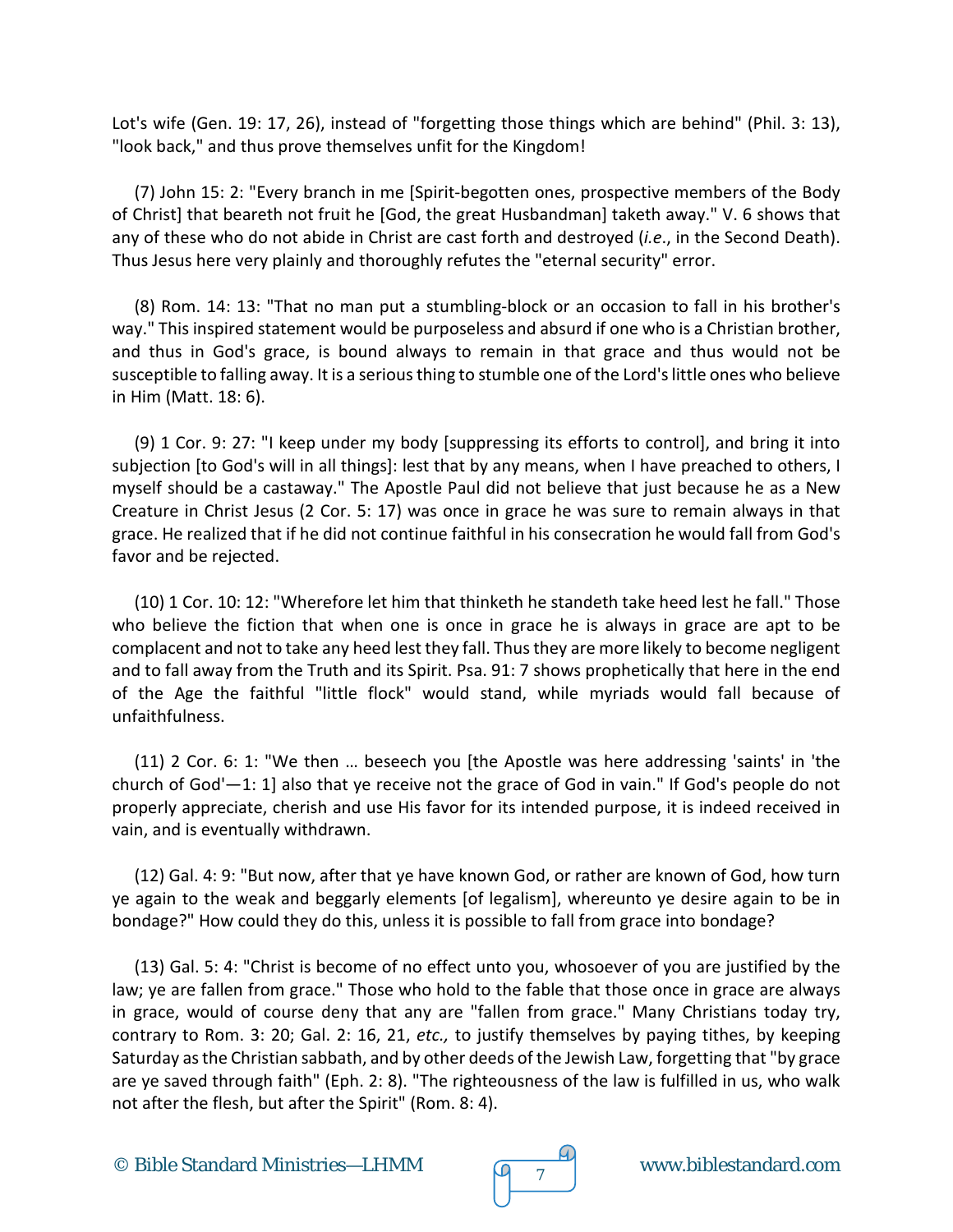(14) Phil. 2: 12: "Work out your own salvation with fear and trembling." Here the Apostle exhorts his beloved brethren to "work out your own salvation [which you have received 'through faith'—probationarily, *not actually* prior to the resurrection—but 'by hope'—Rom. 8: 24; this salvation, extended to us by God's grace through faith (Eph. 2: 8), is to be *worked out*] with fear and trembling." The Apostle explains that our salvation in the Gospel is conditional—"By which also ye are saved, *if ye keep in memory* [*hold fast,* margin] *what I preached unto you,* unless ye have believed in vain" (1 Cor. 15: 1, 2). "Once in grace, always in grace" had no place in the Apostle Paul's preaching.

(15) Phil. 3: 13, 14: "Brethren, I count not myself to have apprehended: but this one thing I do, forgetting those things which are behind, and reaching forth unto those things which are before, I press toward the mark for the prize of the high calling of God in Christ Jesus." As shown in the context, the Apostle was exerting every effort that he might be found in Christ (v. 9), that he might know Him, and the power of His resurrection, the First Resurrection (v. 10) — "If by any means I might attain unto *the* resurrection of *the* dead [the First Resurrection]" (v. 11). St. Paul surely realized that the High Calling salvation offered to him was conditional upon his being faithful unto death.

(16) Col. 1: 21-23: "To present you ['the saints and faithful brethren'—1: 1] holy and unblameable and unreproveable in his sight: if ye continue in the faith grounded and settled, and be not moved away from the hope of the gospel." Note the word "if"; a condition is here indicated. It would not be a case of "once in grace, always in grace." Their final standing "before the judgment seat of Christ" (Rom. 14: 10) would be dependent on their continuing in the faith grounded and settled, and not being moved away "from the hope of the gospel."

(17) 1 Thes. 5: 19: "Quench not the Spirit." One may have the grace of God's holy Spirit both in head (illuminating his mind) and in heart (controlling his affections) and then quench (extinguish) in himself this holy Spirit, or disposition, "of power, and of love, and of a sound mind" (2 Tim. 1: 7). It is not a case of "once in grace, always in grace."

(18) 1 Tim. 1: 18, 19: "War a good warfare; holding faith, and a good conscience; which some having put away concerning faith have made shipwreck." Thus some sin against the grace of God, putting it away, and making shipwreck (compare 1 Cor. 9: 27).

(19) 1 Tim. 4: 16: "Take heed unto thyself, and unto the doctrine; continue in them: for in doing this thou shalt both save thyself, and them that hear thee." Timothy might have replied: Why do you tell me that by taking heed to myself and to the doctrine I will save myself? Don't you know that I am already saved? that "he that believeth on [Greek, *eis, into*] the Son hath everlasting life," that "he that hath the Son hath life" (John 3: 36; 1 John 5: 12)? Surely you must know that "according to his mercy he [God] saved us, by the washing of regeneration, and renewing of the Holy Spirit [His holy disposition], which he shed on us abundantly through Jesus Christ our Saviour" (Titus 3: 5, 6). But v. 7 makes the matter plain: "that being justified by his grace, we should be made heirs *according to the hope of eternal life."* The "everlasting life"

© Bible Standard Ministries—LHMM  $\sqrt{98}$  www.biblestandard.com

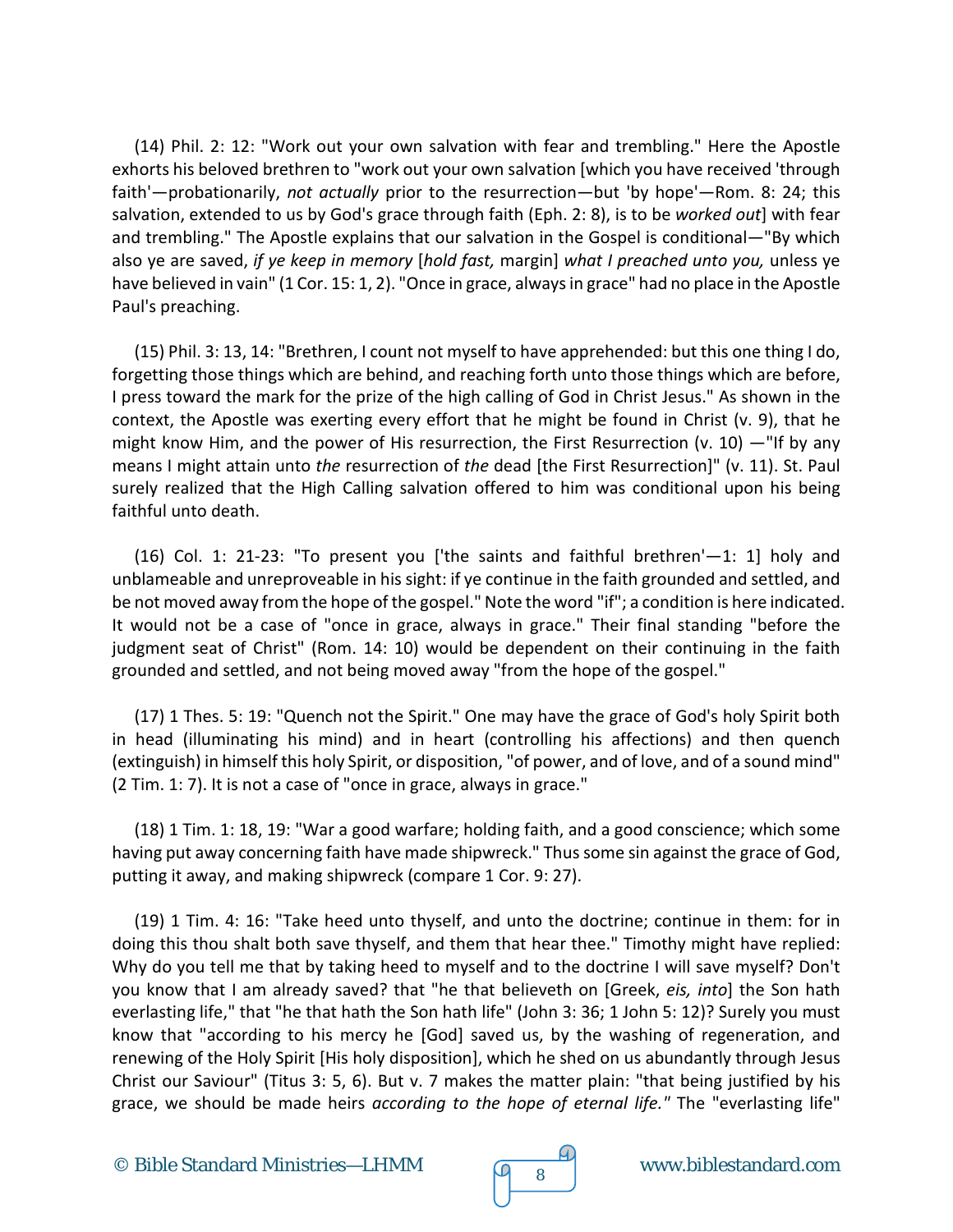already extended to Timothy "through faith" (Eph. 2: 8) was probationary; for he was "saved by hope" (Rom. 8: 24), and "hope that is seen [in its fruition] is not hope: for what a man seeth, why doth he yet hope for?" You, Timothy, are to "hope to the end for the grace that is to be brought unto you at the revelation of Jesus Christ" (1 Pet. 1: 13), the "salvation ready to be revealed in the last time [the day of our Lord's Second Advent]" (1 Pet. 1: 3-5), the "day" of the Lord's "appearing"—when the Apostle Paul also would receive his "crown of righteousness" in the First Resurrection (2 Tim. 4: 6-8; Rev. 20: 4, 6). Like others, Timothy had to *take heed* to himself and to the doctrine (his heart and his head) *if* he would save himself unto that everlasting life already given to him conditionally and anticipatorily, but to become fixedly his if he proved himself faithful unto death (Rev. 2: 10).

(20) 1 Tim. 5: 15: "Some are already turned aside after Satan." "Once in grace, always in grace," was not true in their case.

(21) 1 Tim. 6: 12: "Fight the good fight of faith, lay hold on eternal life, whereunto thou art also called." While by God's grace eternal life has been *reckoned* to us through Christ Jesus, we must fight the good fight of faith and lay hold on eternal life fixedly if we would make it ours eternally. We have been called unto it, and by faithfulness unto death we must lay hold on it. The Spirit-begotten ones were spoken of as those who "by patient continuance in well doing seek for glory and honour and immortality"; in "the righteous judgment of God" they are declared worthy of "eternal life" (Rom. 2: 5-7).

(22) 2 Tim. 2: 10: "I [Paul] endure all things for the elect's sakes, that they may also obtain the salvation which is in Christ Jesus with eternal glory." The salvation enjoyed by the elect in this life is only tentative, probationary, and it is necessary for them to fight the good fight of faith and to "endure hardness as good soldiers of Jesus Christ" (v. 3) if they would "obtain the salvation which is in Christ Jesus with eternal glory."

(23) 2 Tim. 2: 11-13: "It is a faithful saying: For if we be dead with him, we shall also live with him: if we suffer, we shall also reign with him: if we deny him, he also will deny us: if we believe not, yet he abideth faithful: he cannot deny himself." Note the four conditional clauses here stated. There is no room here for the unscriptural "eternal security" dogma.

(24) 2 Tim. 4: 10: "Demas hath forsaken me, having loved this present world." Demas was once in grace, and one of Paul's fellow workers (Col. 4: 14; Philemon 24); but he fell from grace, turning back in his affections and conduct to the things of "this present evil world" (Gal. 1: 4; James 4: 4; 1 John 2: 15-17).

(25) Titus 1: 15, 16: "Unto the pure all things are pure: but unto them that are defiled and unbelieving is nothing pure; but even their mind and conscience [head and heart] is defiled. They profess that they know God; but in works they deny him, being abominable, and disobedient, and unto every good work reprobate [worthless]." How careful we should be to "maintain good works" (Titus 3: 8, 14) and not to become defiled in doctrine (through *unbelief*) or in conduct (through *disobedience*), thus becoming worthless as true servants of God!

© Bible Standard Ministries—LHMM  $\sqrt{q}$   $\frac{q}{9}$  www.biblestandard.com

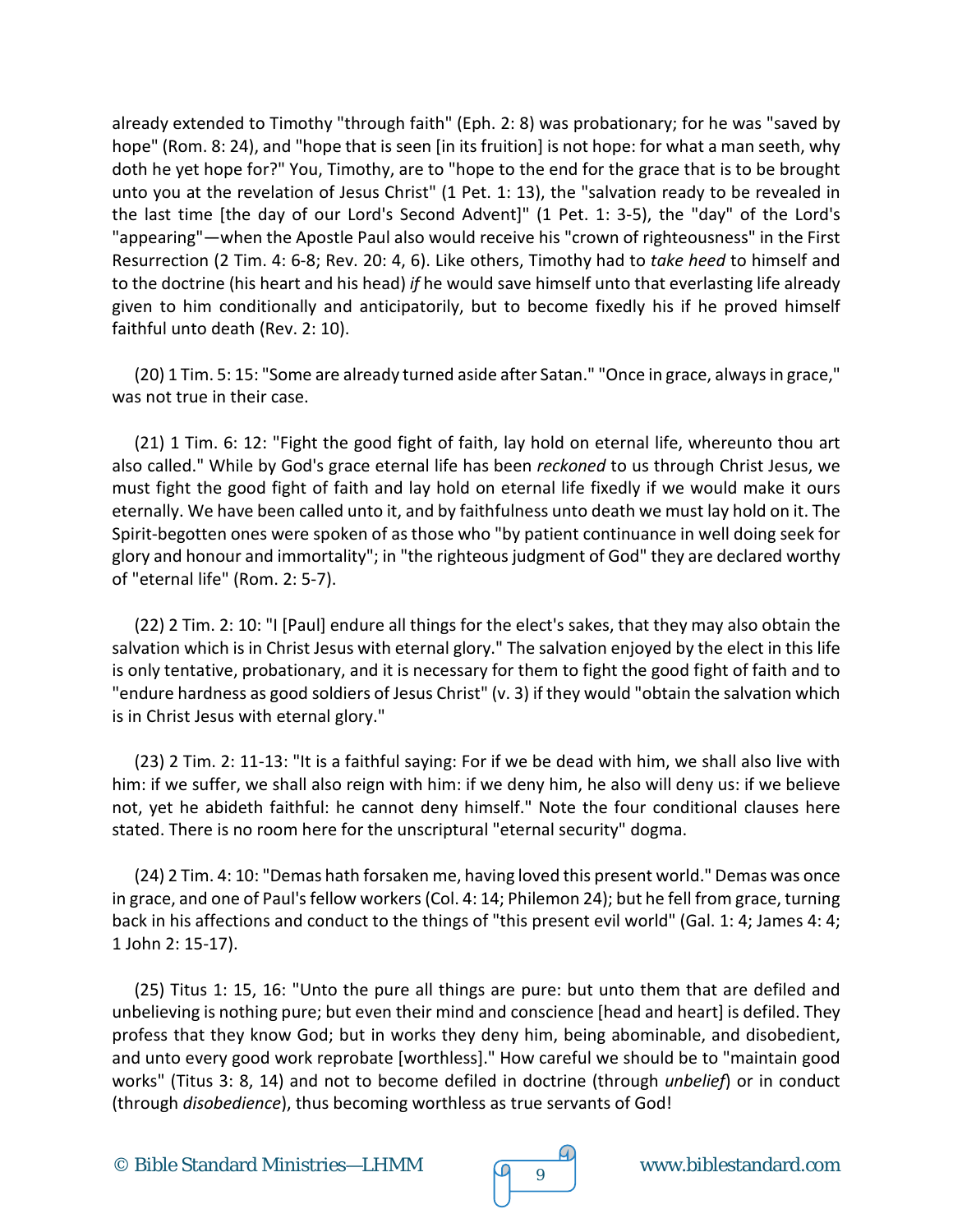(26) Heb. 2: 1: "Therefore we ought to give the more earnest heed to the things that were heard, lest haply we drift away [from them]" (ARV; comp. Greek text, Diaglott, RSV, Rotherham, *etc.*). The words "from them" are supplied; they are not in the Greek text. One who is in grace can easily slip away, or drift away from the Truth and the Spirit of the Truth that God has so graciously given to him, if he does not give earnest heed to them (Heb. 1: 1, 2).

(27) Heb. 2: 3: "How shall we escape, if we neglect so great salvation [the High Calling salvation]; which at the first began to be spoken by the Lord?" The word "we" here refers to new creatures in Christ Jesus, those already in God's grace. Satan's deception, "once in grace, always in grace," is completely overthrown by this text alone.

(28) Heb. 4: 1: "Let us [who are already in God's grace] therefore fear, lest, a promise being left us of entering into his rest [the eternal rest, or Sabbath-keeping, that remains for the people of God—v. 9], any of you should seem to come short of it." Note additionally vs. 11, 14. These verses also overthrow the "eternal security" fiction.

(29) Heb. 6: 4-6: "It is impossible for those who were once enlightened, and have tasted of the heavenly gift [justification by faith—Rom. 5: 15-18], and [as new creatures, by Spirit-begettal] were made partakers of the Holy Spirit, and have tasted the good word of God, and the powers of the world to come, *if they shall fall away* [which would be impossible if Satan's lie, 'once in grace, always in grace,' were true], to renew them again unto repentance [unto a proper course]; seeing they crucify to themselves the Son of God afresh, and put him to an open shame [they would make it necessary for Him to die again for them as individual willful sinners so they could have life; but Christ 'dieth no more'—Rom. 6: 9]." Thus those who are once in grace as Spiritbegotten ones, new creatures, but "fall away" from God's grace, His favor, by willfully sinning the sin unto death, are beyond recovery. They go into "the second death"—utter, complete and eternal annihilation. (See our booklet *The Hell of the Bible*.)

(30) Heb. 6: 11, 12: "And we desire that every one of you [who are already in God's grace] do show the same diligence to the full assurance of hope unto the end [they do not have that full assurance without the essential diligence in realizing the fruition of their hope] that ye be not slothful, but followers of them who through faith and patience inherit the promises." This completely refutes Satan's "eternal security" error.

(31) Heb. 10: 26-29: "If we [who are new creatures] sin willfully [willfully reject God's grace after once having received it] after that we have received the knowledge of the truth, there remaineth no more sacrifice for sins [the atonement for Adam's sin does not cover willful sins against light and knowledge], but a certain fearful looking for of judgment and fiery indignation, which shall devour the adversaries ['who shall be punished with everlasting destruction'-2 Thes. 1: 9; for 'all the wicked will God destroy'—Psa. 145: 20]. He that despised Moses' law died without mercy under two or three witnesses: Of how much sorer [severer] punishment [the worse punishment is the Second Death, from which there is no resurrection], suppose ye, shall he be thought worthy, who hath trodden under foot the Son of God, and hath counted the blood of the

© Bible Standard Ministries—LHMM  $\sqrt{9}$  10 www.biblestandard.com



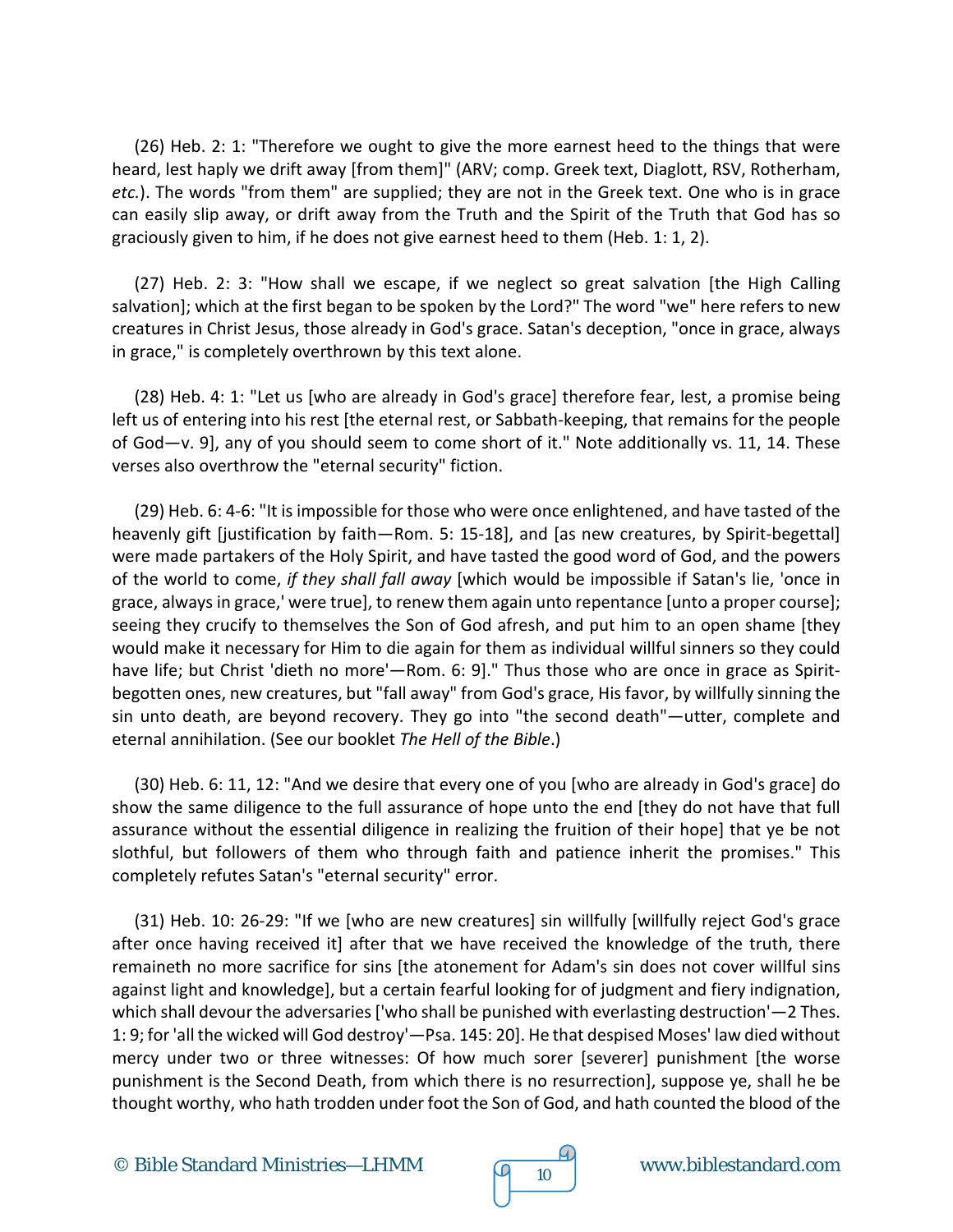[sacrificial] covenant, wherewith he was sanctified [oh, yes, he was fully sanctified unto God, and as a new creature was in His grace! but he fell from God's grace by counting the blood of the sacrificial covenant, wherewith he was *sanctified*—thus having gone on from the first grace, that of *justification,* into the second grace, that of *sanctification*—Rom. 5: 1, 2], an unholy thing [a common, ordinary thing, not as of the sin-offering, hence a thing not pertaining to the holy things of the Altar and the Mercy Seat], and hath done despite unto the Spirit of grace." How can anyone hold to Satan's error of "once in grace, always in grace," in the face of this very strong refutation of it!

(32) Heb. 10: 38: "Now the just shall live by faith: but if any man draw back, my soul shall have no pleasure in him." A looking back leads first to a compromising of the Truth in favor of the craving of the fallen flesh, and finally to a complete surrender to the fleshly desires and a drawing back from the covenanted sacrifice "unto perdition [Greek, *destruction, i.e*., utter, complete and eternal annihilation]" (v. 39). God has no pleasure in those Christians who become wilfully wicked and "draw back unto perdition."

(33) Heb. 12: 15: "Looking diligently lest any man fall of [Greek, *fall back from,* Diaglott] the grace of God." If Satan's error, "once in grace, always in grace," were true, it would be impossible to fall back from the grace of God.

(34) James 5: 19, 20: "Brethren, if any of you [you new creatures, who are already in God's grace] do err from the truth [this does not apply to those who have never known the truth], and one convert him [turn him back]; let him know, that he which converteth [turns back] the sinner from the error of his way shall save a soul from death [the Second Death—destruction, utter, complete and eternal annihilation, symbolized by the lake of fire; Rev. 20: 14; 21: 8; see BS No. 279—a copy free on request], and shall hide a multitude of sins." Remaining in God's grace is conditional upon our being obedient to the Truth and its Spirit!

(35) 1 Pet. 5: 8, 9: "Be sober, be vigilant; because your adversary the devil, as a roaring lion, walketh about, seeking whom he may devour: whom resist stedfast in the faith." But there would be no need to be sober and vigilant in resisting him if we are safely in God's grace and cannot be removed from it.

(36) 2 Pet. 1: 10, 11: "Brethren [you who are already in God's grace], give diligence to make your calling and election sure [it is not sure yet; so do not be deceived by Satan's lie, 'once in grace, always in grace']: for if ye do these things [faithfully cultivate all the fruits of the Spirit mentioned in vs. 5-7], ye shall never fall: for so [and not otherwise] an entrance shall be ministered unto you abundantly into the everlasting kingdom of our Lord and Saviour Jesus Christ."

(37) 2 Pet. 2: 20-22: "For if after they have escaped the pollutions of the world through the knowledge of the Lord and Saviour Jesus Christ, they are again entangled therein, and [are] overcome [thus falling from the grace they once had], the latter end is worse with them than the beginning. For it had been better for them not to have known the way of righteousness ['the right

© Bible Standard Ministries—LHMM  $\sqrt{q}$  11 www.biblestandard.com

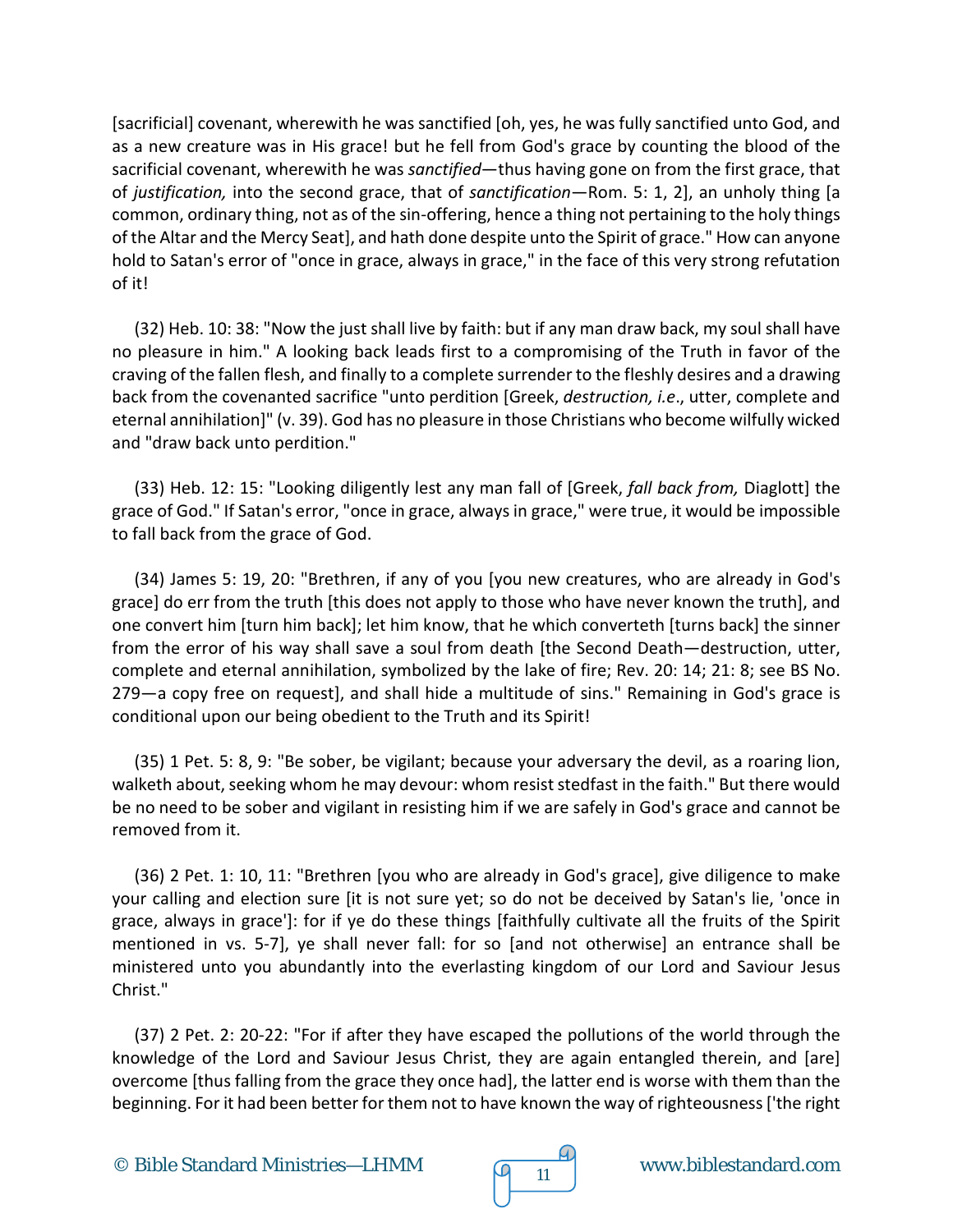way'—v. 15], than, after they have known it, to turn from the holy commandment delivered unto them. But it is happened unto them according to the true proverb, The dog is turned to his own vomit again; and the sow that was washed to her wallowing in the mire." What a forceful illustration of those once in grace not remaining in it!

(38) 1 John 5: 16: "If any man see his [Christian] brother [who is therefore in grace] sin a sin which is not unto death [thus departing from God's grace only measurably], he shall ask, and he shall give him life for them that sin not unto death. There is a sin unto death [the Second Death; see BS No. 318—a copy free on request]: I do not say that he shall pray for it [for that would be useless]."

(39) 2 John 8: "Look to yourselves, that we lose not those things which we have wrought, but that we receive a full reward." If "once in grace, always in grace" were true, this admonition would indeed be meaningless and absurd.

(40) Rev. 2: 10: "Be thou *faithful* unto death, and I will give thee a crown of life." Here the crown is assured, not to all once in grace, but only to those faithful unto death.

(41) Rev. 2: 11: "He that overcometh ['and keepeth my works unto the end'—v. 26] shall not be hurt of the second death." Here the being *always* in grace is conditioned, not on being *once* in grace, but upon one's *overcoming*.

(42) Rev. 3: 5: "He that overcometh, the same shall [in the resurrection] be clothed in white raiment [actual righteousness]; and I will not blot out his name out of the book of life." This implies that some will have their names blotted out, having *lost* that grace which they once had.

(43) Rev. 3: 11: "Behold, I come quickly: hold that fast which thou hast, that no man take thy crown [which had been assigned only tentatively and probationarily]." Here again it is not a case of "once in grace, always in grace."

(44) Rev. 3: 21: "To him that overcometh will I grant to sit with me in my throne, even as I also overcame, and am set down with my Father in his throne." The sitting in the throne is thus shown to be dependent, not upon *being once in grace,* but upon *overcoming*.

(45) Rev. 20: 6: "Blessed and holy is he that hath part in the first resurrection: *on such* the second death hath no power." This passage shows that the Little Flock, the fully faithful consecrated believers of the Gospel Age, are not in any danger of going into the Second Death *after* their resurrection. It is evident therefore that while they are in the Spirit-begotten condition, in the present life, *before* their resurrection, the Second Death *does* have power against them, because it is possible for them to backslide, and even to become fully unfaithful and go into the Second Death. Thus this text refutes the "eternal security" error.

(46) 2 Pet. 3: 17: "Ye, therefore, beloved [those already in God's grace as Christians], seeing ye know these things before, beware lest ye also, being led away with the error of the wicked,